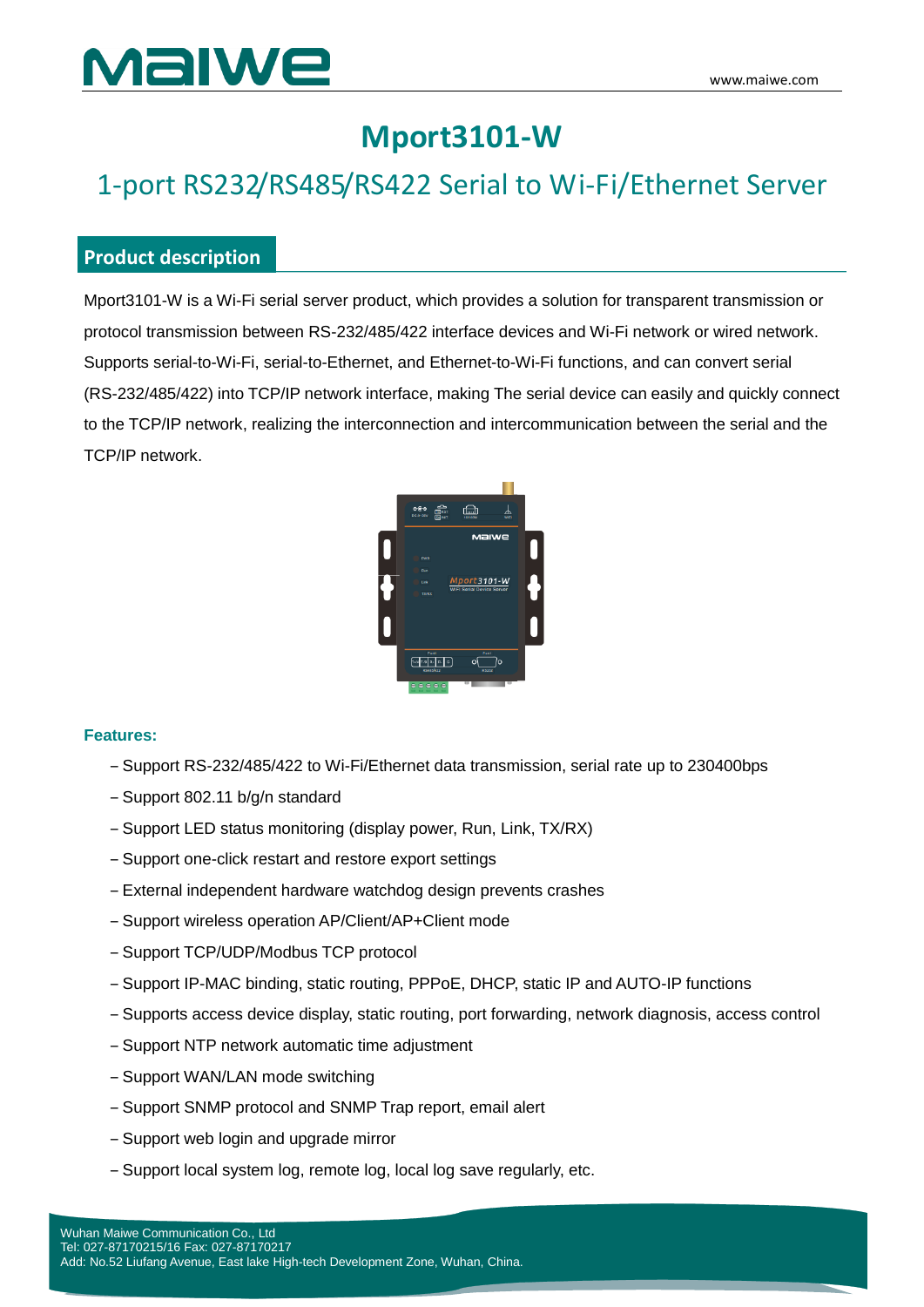

### **Product specifications**

| Model                         |                             | Mport3101-W                                                                  |
|-------------------------------|-----------------------------|------------------------------------------------------------------------------|
| Power<br>Supply               | <b>Operating Voltage</b>    | $9 - 36V$                                                                    |
| <b>Network Port</b>           | <b>Network Port</b>         | 10/100Mbps; RJ45 interface; adaptive MDI/MDIX cross-connect<br>and auto-flip |
|                               | <b>Isolation Protection</b> | 1.5KV                                                                        |
| <b>Serial Port</b>            | <b>Serial Ports</b>         | 1*RS-232/RS-485/RS422                                                        |
|                               | <b>Baud</b> rate            | 300~230400bps                                                                |
|                               | Data bit                    | 7,8                                                                          |
|                               | Stop bit                    | 1, 2                                                                         |
|                               | validation modes            | none, odd parity, even parity                                                |
| <b>EMC</b>                    | Power Supply                | Anti-static, Surge protection                                                |
|                               | Network/Serial port         | Anti-static, Surge protection                                                |
| Other                         | Size(L*W*H)                 | 96x90x26(mm)                                                                 |
|                               | <b>Working Environment</b>  | $-40^{\circ}$ C $\sim$ +70 $\circ$ C, 5% $\sim$ 95% RH (no condensation)     |
|                               | Storage Temperature         | $-40^{\circ}$ C $\sim$ +85 $^{\circ}$ C, 5% $\sim$ 95% RH (no condensation)  |
| Wi-Fi<br>parameters           | Wireless standard           | Support 802.11b/g/n                                                          |
|                               | Antenna                     | 1                                                                            |
|                               | Antenna connection          | SMA connector(outer screw inner hole)                                        |
|                               | Wi-Fi network mode          | AP/Client /AP+Client                                                         |
|                               | <b>Security Agreement</b>   | Support multiple encryption methods such as WEP, WPAPSK,<br>WPA2PSK, etc.    |
| <b>Wireless</b><br>parameters | Freq.                       | 2412MHz---2484MHz                                                            |
|                               | Transmit power              | IEEE 802.11n: 15-18dBm @HT20/40 MCS7                                         |
|                               |                             | IEEE 802.11g: 15-18dBm @54MHz                                                |
|                               |                             | IEEE 802.11b: 17-19dBm @11MHz                                                |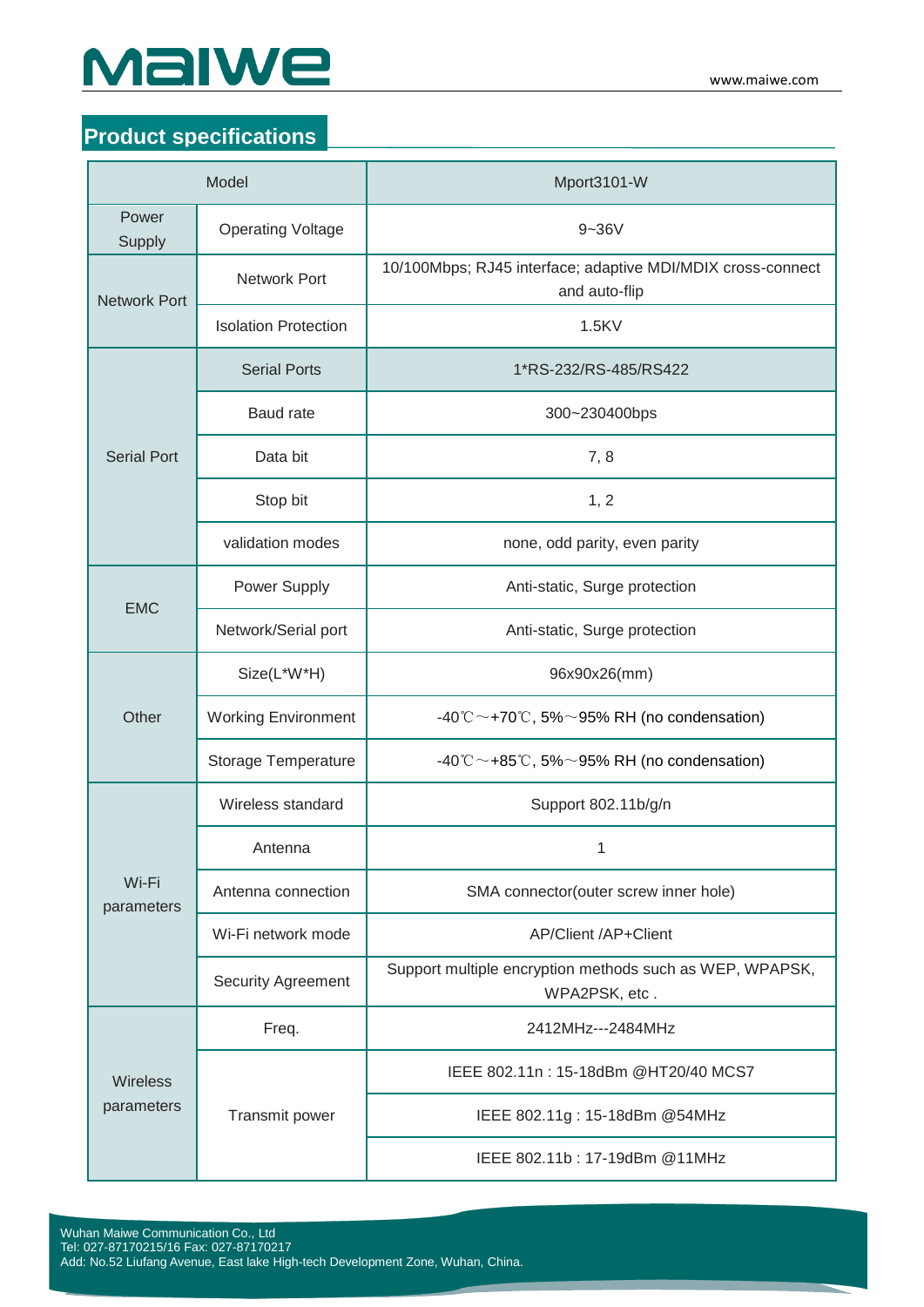

|                        | Receiving sensitivity                            | Ht40 MCS7: -69dBm@10% PER(MCS7)                                                                                            |
|------------------------|--------------------------------------------------|----------------------------------------------------------------------------------------------------------------------------|
|                        |                                                  | Ht20 MCS7: -71dBm@10% PER(MCS7)                                                                                            |
|                        |                                                  | 11M: -90dBm@ 8% PER                                                                                                        |
|                        |                                                  | 54M: -76dBm@10% PER                                                                                                        |
| Software<br>Parameters | Network protocol                                 | IP、TCP、UDP、DNS、ARP、SNMP、SSH、TELNET、FTP、<br>ICMP<br>HTTP, DHCP CLIENT, NTP, MODBUS TCP, UPNP                                |
|                        | IP                                               | Static IP/DHCP/PPPoe/ AUTO-IP                                                                                              |
|                        | <b>DNS</b>                                       | Support                                                                                                                    |
|                        | <b>User Configuration</b>                        | Web configuration                                                                                                          |
|                        | Simple Transparent<br><b>Transmission Method</b> | TCP Server/TCP Client/UDP Client/UDP Multicast/RealCOM/Pair<br>Connection                                                  |
|                        | Modbus                                           | Modbus RTU/ASCII to Modbus TCP                                                                                             |
|                        | Serial port packaging<br>mechanism               | Time and length can be set; the default value changes according<br>to the bit rate; the maximum packing length is 4kbytes. |
|                        | <b>TCP Server</b><br>Connection                  | Support up to 32 TCP connections                                                                                           |
|                        | Network Cache                                    | Send: 16Kbyte; Receive: 64Kbyte;                                                                                           |
|                        | <b>Serial Buffer</b>                             | Send: 4Kbyte; Receive: 4Kbyte;                                                                                             |
|                        | <b>Flow Control</b>                              | <b>Auto Flow Control</b>                                                                                                   |
|                        | <b>Heartbeat Package</b>                         | TCP Keepalive                                                                                                              |
|                        | Registration package                             | Custom registration package                                                                                                |
|                        | <b>RFC2217</b>                                   | Support                                                                                                                    |
|                        | <b>Httpd Client</b>                              | Support                                                                                                                    |
|                        | RealCOM                                          | Supports working modes such as Maiwe, Moxa, Kanghai, etc.                                                                  |
|                        | Average<br><b>Transmission Delay</b>             | $<$ 10 $ms$                                                                                                                |
|                        | Log function                                     | Support storage system, program operation log and log export                                                               |
|                        | <b>Supporting Software</b>                       | Network Configuration Tool, VirtualCOM, MWView, MaxView                                                                    |